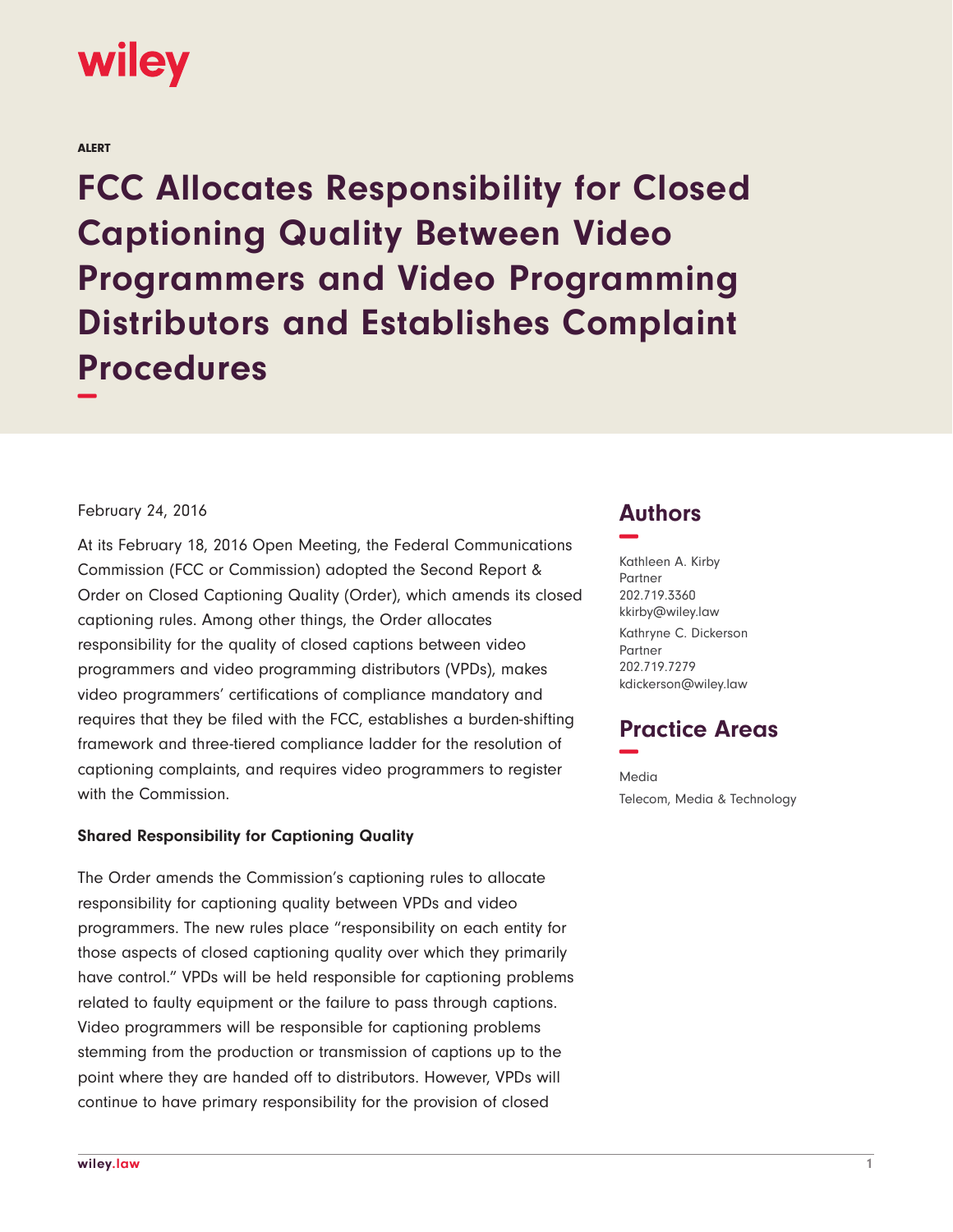captions, including the obligation to pass through programming with the original closed captioning data intact in a format that can be recovered and displayed by consumers.

# **Video Programmer Certifications**

Under the current captioning rules, video programmers are required to provide two separate types of certifications – one related to the provision of closed captions and one related to captioning quality. In the Order, the Commission collapses these requirements into a single certification that must be filed with the FCC. Video programmers must certify that their programming (1) complies with the obligation to provide closed captioning and (2) either complies with the captioning quality standards or adheres to the Best Practices for video programmers with respect to captioning quality.

For exempt programming, video programmers must submit a certification stating that their programming is exempt and specifying which exemption (or exemptions) is claimed. Programmers must specify only those exemptions claimed and need not provide specific details, such as the names of the affected shows and timeslots. The same categories of exemptions present in the current captioning rules will continue to apply. Video programmers must file their certifications electronically with the Commission when they first launch and thereafter annually on or before July 1.

VPDs will be allowed to rely upon video programmers' certifications to fulfill their obligation to ensure the provision of closed captions so long as (1) the VPD passes through the closed captions intact to viewers; and (2) the VPD did not know or did not have reason to know that such certification was false.

#### **Complaint Procedures**

The Order also revises complaint procedures to reflect the shared responsibilities of distributors and programmers for receiving, serving, and resolving closed captioning complaints. Consumers will continue to be able to file captioning complaints either with the FCC or directly with the VPD.

# Captioning Complaints Filed with the FCC

Consumers filing captioning complaints with the Commission in the first instance must provide the following information: (1) the channel number; (2) the channel name, network, or call sign; (3) the name of the MVPD, if applicable; (4) the date and time that the captioning problem occurred; (5) the name of the program involved; and (6) a detailed description of the problem.

#### VPD's Responsibilities

Once a complaint is received, the Commission will notify the named VPD and appropriate video programmer simultaneously. The VPD must conduct an initial investigation to determine whether the issues raised in the complaint are within its control. Concurrently, the video programmer may, but is not required to, voluntarily begin its own inquiry into the source of the captioning problem. As part of its investigation, the VPD must, at a minimum, check both its program stream and processing equipment to determine whether either is causing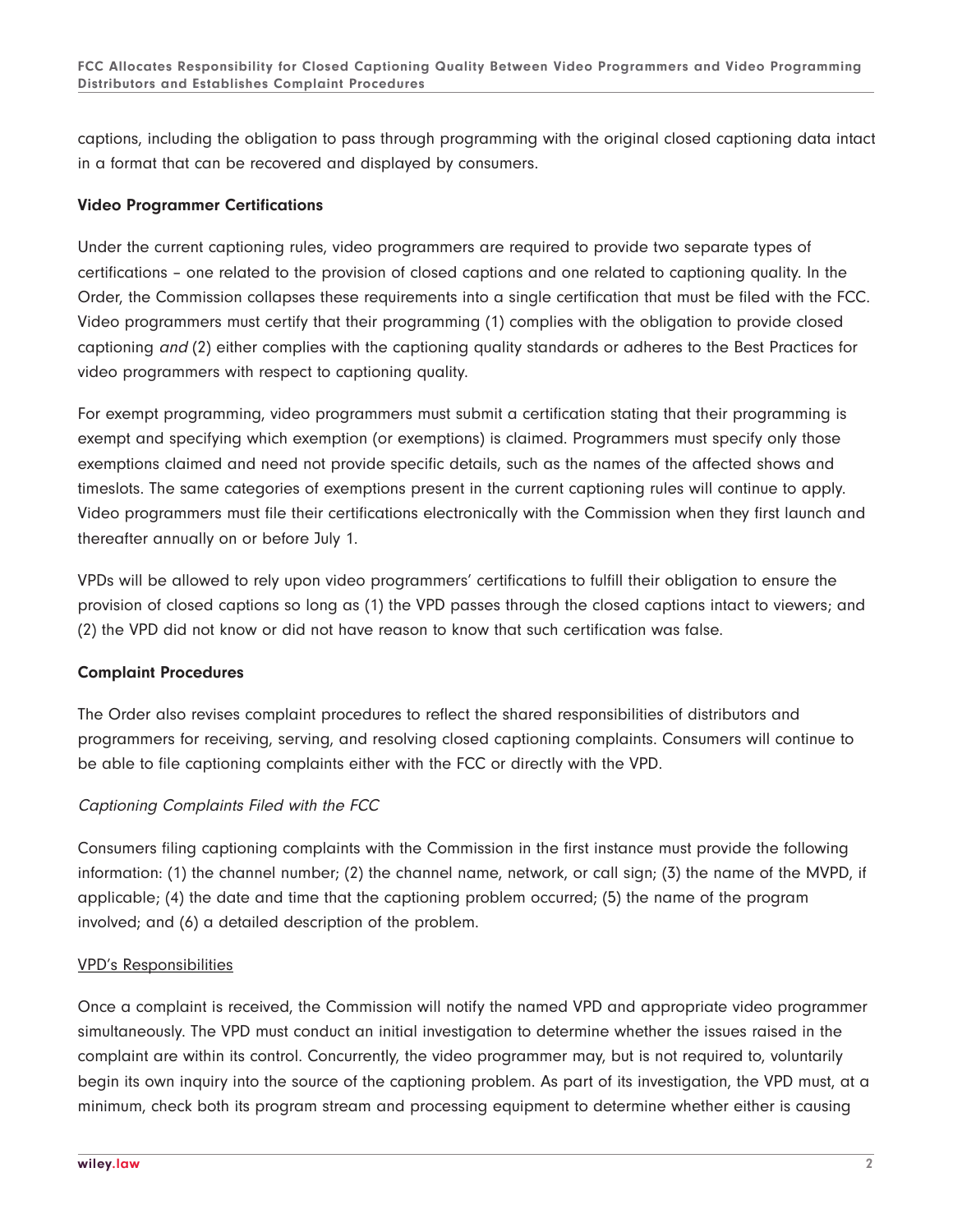the problem. If the VPD's investigation indicates that the problem may lie with the consumer's "customer premises equipment" (e.g., set-top box), the VPD must check the end user equipment, either remotely or at the consumer's residence. The Commission will defer to the VPD's good faith judgement about whether there is an indication that the customer's equipment might be the source of the problem and whether it is necessary to go to the customer's residence to check.

If the VPD's investigation reveals that the closed captioning problem is within its control, the VPD must correct the problem and provide a written response to the Commission, the video programmer and the consumer acknowledging such responsibility and describing the steps taken to correct the problem. The complaint must be resolved and the written response sent within 30 days after the date the FCC forwards the complaint to the VPD.

If the VPD's investigation reveals that the closed captioning problem is not within the VPD's control and appears to have been present in the program stream when received by the VPD, the burden for addressing the complaint will shift to the video programmer. To shift the burden, the VPD must certify to the Commission, the video programmer, and the consumer that it has exercised due diligence to identify and resolve the source of the captioning problem and that the problems raised in the complaint are not within its control. The certification may be provided at any time during the VPD's investigation, but no later than 30 days after the date the FCC forwarded the complaint.

In addition, if at any time during the complaint resolution process, the VPD's investigation reveals that the closed captioning problem appears to be the result of causes outside of its control or that of the programmer, such as a faulty third-party DVR, television, or other third-party device, the VPD must certify to the Commission, the video programmer, and the consumer that it has exercised due diligence to identify and resolve the source of the captioning problem by conducting an investigation, and that the problems raised in the complaint were caused by a third party device or other causes not within the control of either the VPD or the video programmer. The certification may be provided at any time during the VPD's investigation, but no later than 30 days after the date the FCC forwarded the complaint.

#### Video Programmer's Responsibilities

After the responsibility for resolving the complaint shifts to the video programmer, the video programmer must investigate and attempt to resolve the problem to the extent that doing so is within its control. VPDs are required to assist the video programmer with resolving the complaint, as needed. Within 30 days after the date of certification from the VPD, the video programmer must provide a written response to the complaint that either describes the steps taken to rectify the problem, or certifies that it has exercised due diligence to identify and resolve the captioning problem by conducting an investigation and that the problems raised in the complaint are not within its control. Such response must be submitted to the Commission, the VPD, and the consumer.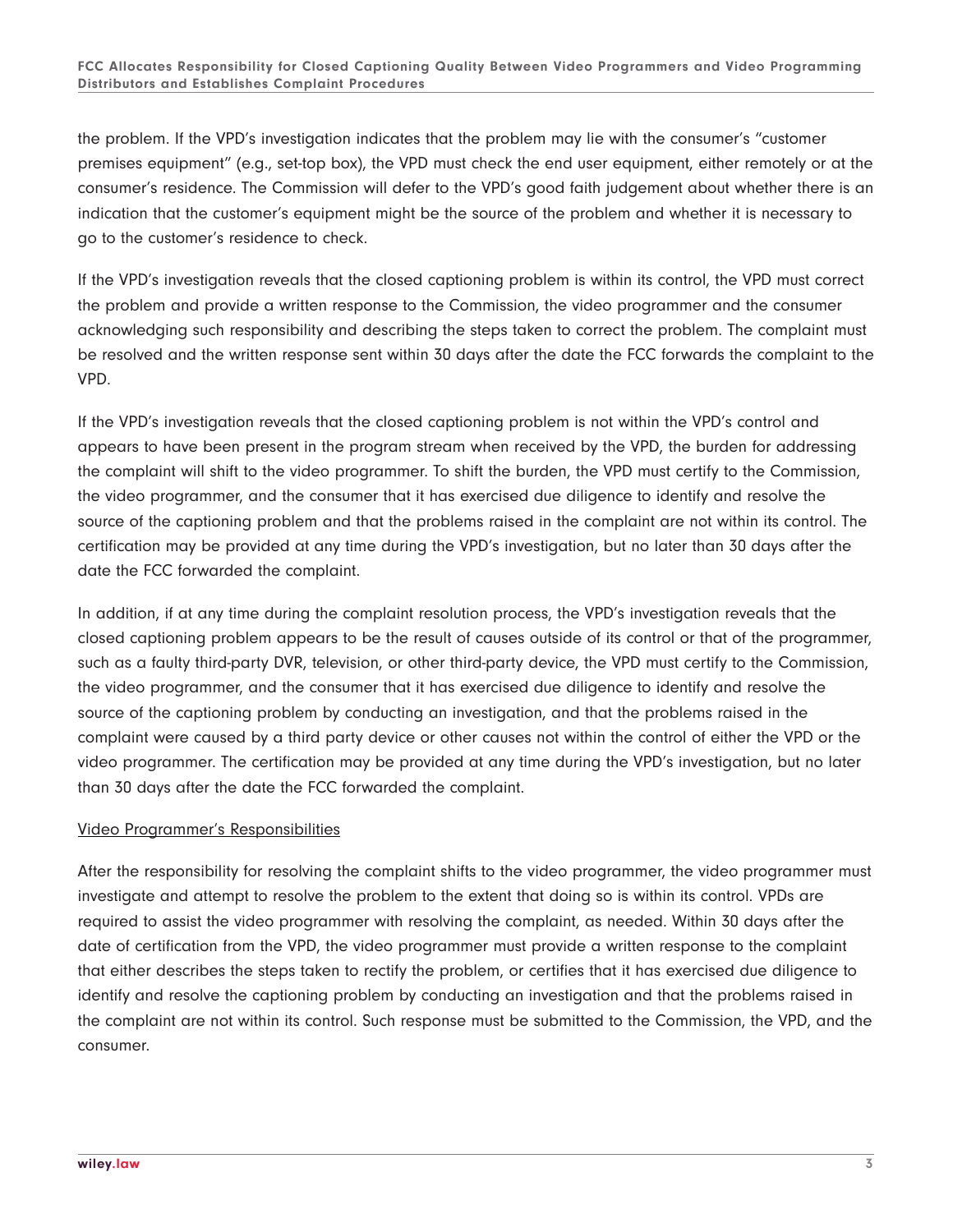If the video programmer certifies that the program stream contained fully functioning captioning at the time the program stream was handed off to the VPD, and the VPD has not determined that the problem resulted from a third party source, the VPD and the video programmer must then work together to determine the source of the captioning problem. Once the source of the problem is determined, the VPD and video programmer must correct those aspects of the problem within their respective control. After consultation with the video programmer, the VPD will then be required to report to the Commission and the complainant the steps taken to fix the captioning problem. The report must be submitted within 30 days after the date that the video programmer certified that the cause of the problem was not within the video programmer's control.

### Captioning Complaints Made Directly with the VPD

#### VPD's Responsibilities

When a VPD receives a complaint from a consumer, it must investigate the complaint with the same due diligence and in the same manner as required for complaints initially filed with the Commission. If, after conducting its initial investigation, the VPD determines that the captioning issue raised is within its control, it must take the necessary steps to resolve it and notify the consumer of such resolution within 30 days after the date of the complaint. If (1) the consumer does not receive a response to the complaint within the 30-day period, or (2) the consumer is not satisfied with the VPD's response, the consumer may file the complaint with the FCC within sixty days after the time allotted for the VPD to respond to the consumer.

If a VPD determines that an issue raised in the complaint is not within its control, the VPD, within 30 days after the date of the complaint, must either forward the complaint to the video programmer or other responsible entity, such as another VPD. In so doing, the VPD must either redact the consumer's personally identifiable information from the complaint, or provide the video programmer or other responsible entity with information sufficient for the programmer/responsible entity to conduct an investigation and resolve the issue. In addition, the VPD must provide the video programmer/responsible entity with an explanation of why the cause of the captioning problem is not within the control of the VPD.

#### Video Programmer's Responsibilities

Once a video programmer/responsible entity receives a complaint and notification from a VPD that the issue described in the complaint is outside the VPD's control, the burden will shift to the video programmer/ responsible entity to investigate and resolve the complaint. However, as with complaints initially filed with the Commission, VPDs must continue to assist the video programmer/responsible entity in resolving the complaint as needed and to conduct additional checks of the program stream to confirm resolution of the problem.

The video programmer/responsible entity must respond in writing to the VPD within 30 days after the forwarding date of the complaint in a form that can be forwarded to the consumer. The VPD must then forward this response to the consumer within ten days. If the video programmer/responsible entity fails to respond to the VPD within 30 days, the VPD must inform the consumer of the video programmer's or other responsible entity's failure to respond within 40 days after the forwarding date.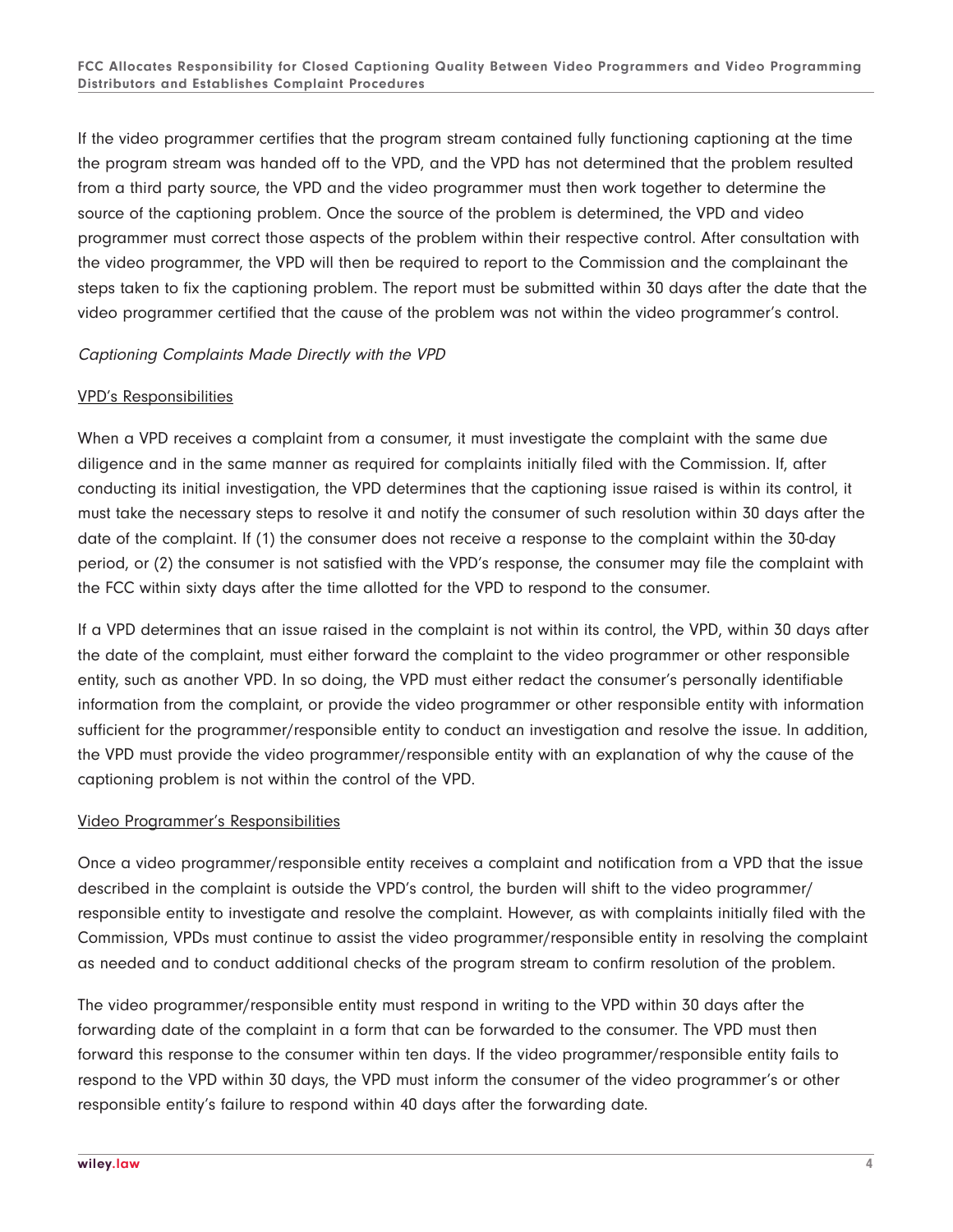If the video programmer/responsible entity fails to respond to the VPD within the time allotted, or if the VPD fails to forward the video programmer's or other responsible entity's response to the consumer, or if the consumer is not satisfied with that response, the consumer may file the complaint with the FCC within sixty days after the time allotted for the VPD to either forward the video programmer's or other responsible entity's response to the consumer or inform the consumer of the video programmer's or other responsible entity's failure to respond. Upon receipt of the complaint from the consumer, the Commission will forward such complaints to the appropriate VPD and video programmer.

# **Compliance Ladder**

Additionally, the Order establishes a "compliance ladder" to encourage companies to take informal, prompt, and direct action to resolve captioning problems, thereby making enforcement action by the Commission unnecessary. The compliance ladder will be used for captioning quality complaints received by the FCC that indicate a "pattern or trend" of noncompliance:

- If the Commission notifies a VPD or video programmer that the FCC has identified a pattern or trend of possible noncompliance with the Commission's closed captioning quality rules, the VPD or video programmer must respond to the Commission within 30 days describing corrective measures taken, including those measures the VPD or video programmer may have undertaken in response to informal complaints and inquiries from viewers.
- After the initial 30 day period, if the Commission subsequently notifies the VPD or video programmer that there is further evidence indicating a pattern or trend of noncompliance, the VPD or video programmer must submit to the Commission, within 30 days, a written action plan describing additional measures it will take to bring its closed captioning performance into compliance with the FCC's rules. In addition, the VPD or video programmer must conduct captioning spot checks and report the results of its action plan and spot checks within 180 days.
- If, after the date for submission of the report on the results of an action plan, the Commission finds continued evidence of a pattern or trend of noncompliance, the FCC will then consider, through its Enforcement Bureau, appropriate enforcement action, including admonishments, forfeitures, and other corrective actions as necessary.

Despite establishing this compliance ladder, the FCC adopted an additional rule allowing the Consumer and Governmental Affairs Bureau (CGB) to refer a captioning quality rule violation directly to the Enforcement Bureau, or for the Enforcement Bureau to pursue an enforcement action on its own, without first going through the compliance ladder, "for a systemic closed captioning quality problem or an intentional and deliberate violation of the Commission's closed captioning quality standards." In making such a determination, CGB or the Enforcement Bureau will "take into consideration all relevant information regarding the nature of the violation or violations and the VPD or video programmer's efforts to correct them."